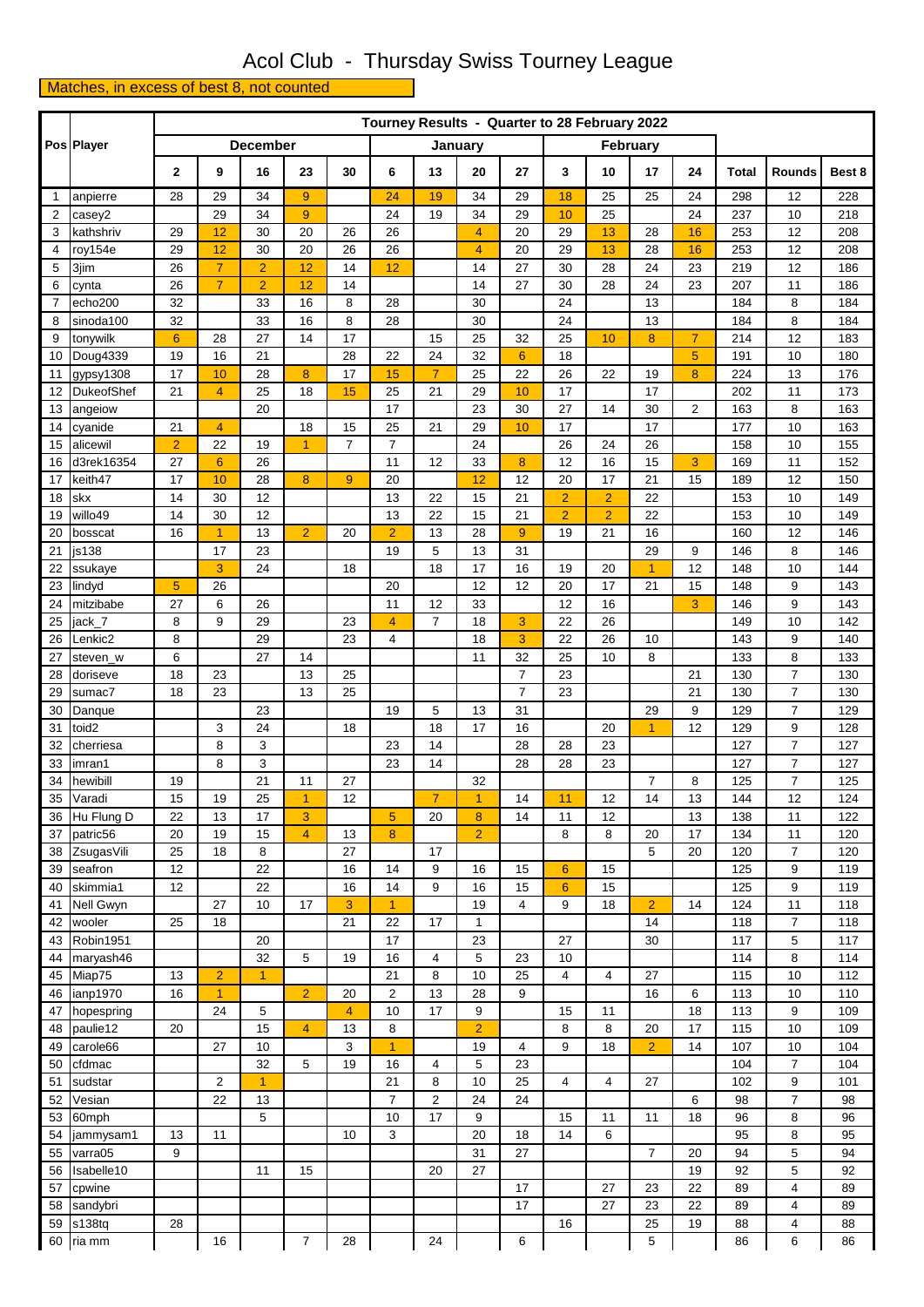| 61  | chillichic                 | $\boldsymbol{2}$        | 13 |                |                | 6              |    | 10             |    | 13             |                | 22             | 19             |                | 85 | $\overline{7}$            | 85 |
|-----|----------------------------|-------------------------|----|----------------|----------------|----------------|----|----------------|----|----------------|----------------|----------------|----------------|----------------|----|---------------------------|----|
| 62  | cshemie                    |                         | 24 | 9              | 17             |                |    | 11             |    |                | 21             |                |                |                | 82 | 5                         | 82 |
| 63  | vaaise                     | 23                      | 5  |                |                | 11             |    |                | 11 | 22             |                | 6              |                |                | 78 | 6                         | 78 |
| 64  | dellla88                   |                         | 14 | 16             |                |                |    | 23             |    |                | 16             | 1              |                |                | 70 | 5                         | 70 |
| 65  | Jb5000                     | 24                      | 25 |                |                | $\mathbf{1}$   | 18 |                |    |                |                |                |                |                | 68 | $\overline{\mathbf{4}}$   | 68 |
| 66  | <b>JSPme</b>               |                         |    |                |                |                |    | 10             | 31 | 27             |                |                |                |                | 68 | 3                         | 68 |
| 67  | JT9000                     | 24                      | 25 |                |                | $\mathbf{1}$   | 18 |                |    |                |                |                |                |                | 68 | $\overline{\mathbf{4}}$   | 68 |
| 68  | kaligraph                  |                         | 20 | 14             | 6              |                |    |                |    |                | $\overline{7}$ | 7              | $\overline{4}$ |                | 58 | 6                         | 58 |
|     |                            |                         |    |                |                |                |    |                | 21 |                |                |                |                |                |    |                           |    |
| 69  | linkbridge                 | 10                      |    | 18             |                | $\overline{2}$ | 6  |                |    |                |                |                |                |                | 57 | 5                         | 57 |
| 70  | Seafar Liz                 | 10                      |    | 18             |                | $\overline{c}$ | 6  |                | 21 |                |                |                |                |                | 57 | 5                         | 57 |
| 71  | nige 77                    |                         | 14 | 16             |                |                |    | 23             |    |                |                | 1              |                |                | 54 | $\overline{4}$            | 54 |
| 72  | crispybina                 |                         |    | 11             | 15             |                |    |                | 27 |                |                |                |                |                | 53 | 3                         | 53 |
| 73  | tyfin                      | 23                      | 5  |                |                |                | 3  |                | 22 |                |                |                |                |                | 53 | $\overline{4}$            | 53 |
| 74  | amms                       |                         | 20 | 14             | 6              |                |    |                |    |                |                | $\overline{7}$ | $\overline{4}$ |                | 51 | 5                         | 51 |
| 75  | jillytot                   |                         | 28 |                |                |                |    | 15             |    |                |                |                |                | $\overline{7}$ | 50 | 3                         | 50 |
| 76  | freds1729                  | $\overline{7}$          |    | $\overline{7}$ |                |                | 15 |                |    |                |                | 9              |                | 10             | 48 | 5                         | 48 |
| 77  | Belringer                  | 22                      |    | 17             | 3              |                | 5  |                |    |                |                |                |                |                | 47 | $\overline{\mathbf{4}}$   | 47 |
| 78  | babawon                    | 4                       |    | 4              | 10             | 5              | 9  | $\overline{1}$ | 3  | $\overline{2}$ | 5              | 5              | 3              | 4              | 55 | 12                        | 46 |
| 79  | martin e                   |                         |    |                |                |                |    |                |    | 30             |                | 14             |                | $\overline{c}$ | 46 | 3                         | 46 |
| 80  | tephrite                   | $\overline{\mathbf{4}}$ |    | $\overline{4}$ | 10             | 5              | 9  | 1              | 3  | $\overline{2}$ | 5              | 5              | 3              | 4              | 55 | 12                        | 46 |
| 81  |                            |                         |    | 19             |                |                |    |                | 8  |                |                |                | 18             |                | 45 | 3                         | 45 |
| 82  | zargul<br>Pipin            | 15                      | 9  |                |                |                | 12 |                |    |                |                |                |                |                | 36 | $\ensuremath{\mathsf{3}}$ | 36 |
|     |                            |                         |    |                |                | 11             |    |                |    | 24             |                |                |                |                | 35 | $\overline{2}$            | 35 |
| 83  | suemcgarry                 |                         |    |                |                |                |    |                |    |                |                |                |                |                |    |                           |    |
| 84  | cathymary                  | $\overline{7}$          |    | $\overline{7}$ |                |                |    |                |    |                |                | 9              |                | 10             | 33 | $\overline{\mathbf{4}}$   | 33 |
| 85  | simonr <sub>2</sub>        | 11                      |    |                |                |                |    | 3              |    |                |                | 19             |                |                | 33 | 3                         | 33 |
| 86  | stu88                      | 11                      |    |                |                |                |    | 3              |    |                |                | 19             |                |                | 33 | $\ensuremath{\mathsf{3}}$ | 33 |
| 87  | crc1111                    |                         |    | 31             |                |                |    |                |    | 1              |                |                |                |                | 32 | $\overline{2}$            | 32 |
| 88  | senorfueda                 |                         |    | 31             |                |                |    |                |    | $\mathbf{1}$   |                |                |                |                | 32 | $\boldsymbol{2}$          | 32 |
| 89  | davidhd                    | 5                       | 26 |                |                |                |    |                |    |                |                |                |                |                | 31 | $\overline{2}$            | 31 |
| 90  | M K Lucas                  | 31                      |    |                |                |                |    |                |    |                |                |                |                |                | 31 | $\mathbf{1}$              | 31 |
| 91  | pink ruby                  | 31                      |    |                |                |                |    |                |    |                |                |                |                |                | 31 | $\mathbf{1}$              | 31 |
| 92  | 5 of clubs                 | 30                      |    |                |                |                |    |                |    |                |                |                |                |                | 30 | $\mathbf{1}$              | 30 |
| 93  | fletching                  |                         |    | 9              |                |                |    |                |    |                | 21             |                |                |                | 30 | $\overline{2}$            | 30 |
| 94  | kathy59                    |                         |    |                |                |                |    | 11             |    | 19             |                |                |                |                | 30 | $\overline{2}$            | 30 |
| 95  | saza                       | 30                      |    |                |                |                |    |                |    |                |                |                |                |                | 30 | $\mathbf{1}$              | 30 |
|     | bialk2                     | 3                       |    |                |                |                |    |                | 26 |                |                |                |                |                | 29 | $\overline{2}$            | 29 |
| 96  |                            |                         |    |                |                |                |    |                |    |                |                |                |                |                |    |                           |    |
| 97  | fraserb                    |                         |    |                |                |                |    |                | 6  | 11             | 3              | 3              | 6              |                | 29 | 5                         | 29 |
| 98  | Valash                     | 3                       |    |                |                |                |    |                | 26 |                |                |                |                |                | 29 | $\boldsymbol{2}$          | 29 |
| 99  | watmo                      |                         |    |                |                |                |    |                | 6  | 11             | 3              | 3              | 6              |                | 29 | 5                         | 29 |
|     | 100 geminian               |                         | 11 |                |                | 10             |    | 7              |    |                |                |                |                |                | 28 | 3                         | 28 |
|     | 101 flora0510              |                         |    |                |                |                | 27 |                |    |                |                |                |                |                | 27 | $\mathbf{1}$              | 27 |
|     | 102 Pierrebay              |                         |    |                |                |                | 27 |                |    |                |                |                |                |                | 27 | $\mathbf{1}$              | 27 |
|     | 103 antepa                 |                         |    |                | $\overline{7}$ |                |    |                |    | 19             |                |                |                |                | 26 | $\boldsymbol{2}$          | 26 |
|     | 104 Lesleydaw              |                         |    |                |                |                |    |                |    |                |                |                | 26             |                | 26 | $\mathbf{1}$              | 26 |
|     | 105 peaknaze               |                         |    |                |                |                |    |                |    |                | 14             |                | 12             |                | 26 | $\boldsymbol{2}$          | 26 |
|     | 106 mrmurray               |                         |    |                |                |                |    |                |    |                |                | 24             |                |                | 24 | $\mathbf{1}$              | 24 |
| 107 | phillewis                  |                         |    |                |                | 24             |    |                |    |                |                |                |                |                | 24 | $\mathbf{1}$              | 24 |
|     | $\overline{108}$ ritalewis |                         |    |                |                | 24             |    |                |    |                |                |                |                |                | 24 | $\mathbf{1}$              | 24 |
|     | 109 sandra749              | 9                       |    |                |                |                |    |                |    | 5              |                |                | 9              | 1              | 24 | 4                         | 24 |
|     |                            |                         |    |                |                |                |    |                |    | 8              |                |                | 15             |                | 23 | $\overline{c}$            | 23 |
|     | 110 terregles              |                         |    |                |                |                |    |                |    |                |                |                |                |                |    |                           |    |
| 111 | holwellsue                 |                         | 17 |                |                |                |    |                |    |                |                |                |                | 5              | 22 | $\boldsymbol{2}$          | 22 |
|     | 112 lacunae                |                         |    |                |                | 22             |    |                |    |                |                |                |                |                | 22 | $\mathbf{1}$              | 22 |
|     | 113 leFlaneur              |                         |    |                |                |                |    |                | 22 |                |                |                |                |                | 22 | $\mathbf{1}$              | 22 |
|     | 114 Ponteboy               |                         |    |                |                | 22             |    |                |    |                |                |                |                |                | 22 | $\mathbf{1}$              | 22 |
|     | 115 bab25                  |                         | 21 |                |                |                |    |                |    |                |                |                |                |                | 21 | $\mathbf{1}$              | 21 |
|     | 116 Gillian28              |                         | 21 |                |                |                |    |                |    |                |                |                |                |                | 21 | $\mathbf{1}$              | 21 |
| 117 | keithdarle                 |                         |    |                |                | 21             |    |                |    |                |                |                |                |                | 21 | $\mathbf{1}$              | 21 |
|     | 118 pmcavoy                |                         |    |                |                |                |    |                |    |                |                | 21             |                |                | 21 | $\mathbf{1}$              | 21 |
|     | 119 mari 228               |                         |    |                |                |                |    |                | 20 |                |                |                |                |                | 20 | $\mathbf{1}$              | 20 |
| 120 | bonniken                   |                         |    |                |                |                |    |                |    |                | $\mathbf{1}$   |                | 18             |                | 19 | $\boldsymbol{2}$          | 19 |
| 121 | lordmayo                   |                         |    |                | 19             |                |    |                |    |                |                |                |                |                | 19 | $\mathbf{1}$              | 19 |
|     | 122 maryarm                |                         |    |                |                |                |    |                |    | 18             | $\mathbf{1}$   |                |                |                | 19 | $\boldsymbol{2}$          | 19 |
|     |                            |                         |    |                |                |                |    |                |    |                |                |                |                |                |    |                           |    |
|     | 123 monikag                |                         |    |                | 19             |                |    |                |    |                |                |                |                |                | 19 | $\mathbf{1}$              | 19 |
|     | 124 4THSuit                |                         | 15 |                |                |                |    |                |    |                |                |                |                |                | 15 | $\mathbf{1}$              | 15 |
|     | 125 chrissieb1             |                         |    |                |                |                |    |                |    | 5              |                |                | 9              | 1              | 15 | 3                         | 15 |
|     | 126 valley21               |                         | 15 |                |                |                |    |                |    |                |                |                |                |                | 15 | $\mathbf{1}$              | 15 |
| 127 | ajm50                      |                         |    |                |                |                |    |                |    |                | 13             |                |                |                | 13 | $\mathbf{1}$              | 13 |
|     | 128 greina                 |                         |    |                |                |                |    |                |    | 13             |                |                |                |                | 13 | $\mathbf{1}$              | 13 |